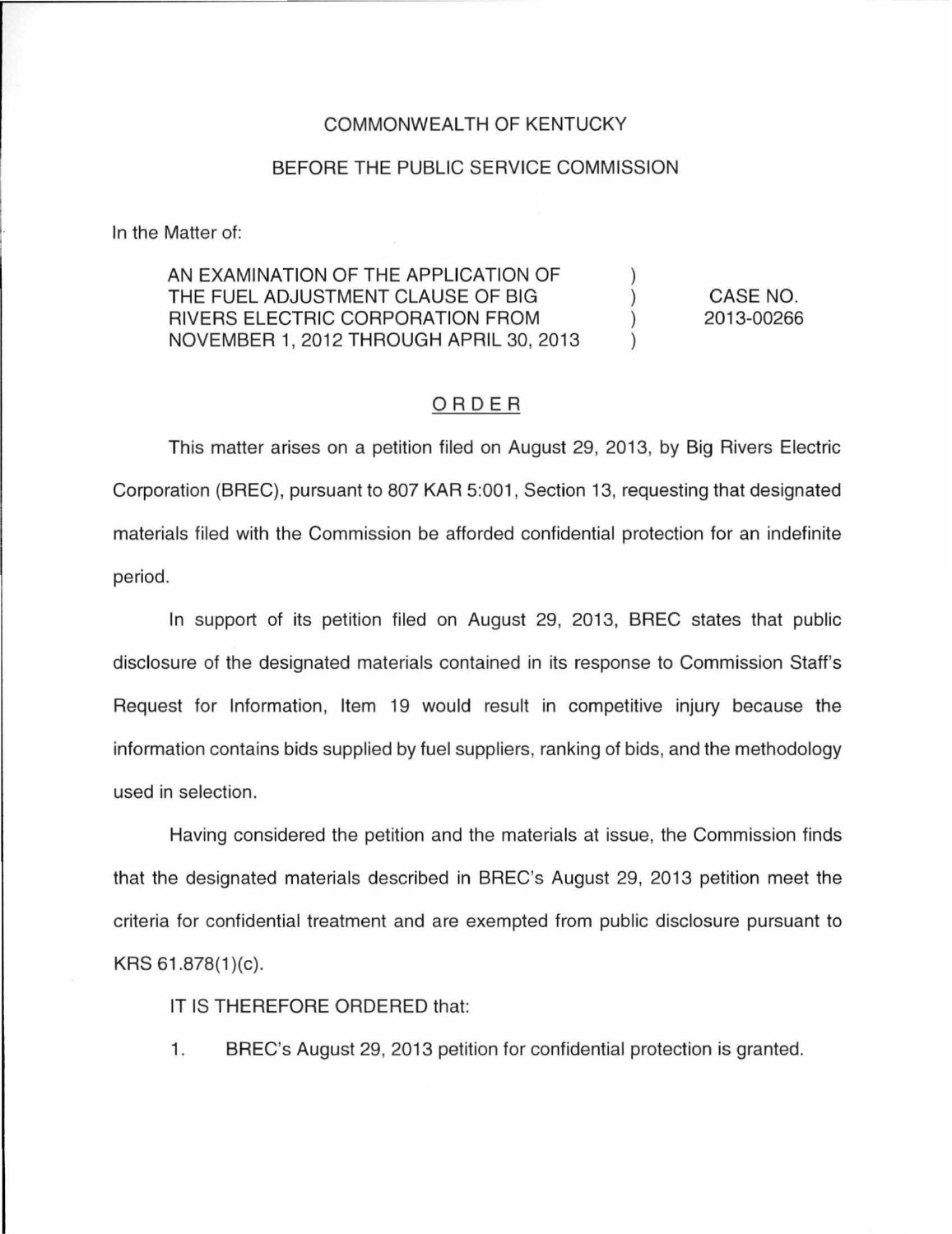2. The designated materials shall not be placed in the public record or made available for public inspection for an indefinite period or until further Orders of this Commission .

3. Use of the designated materials in any Commission proceeding shall be in compliance with 807 KAR 5:001, Section 13(9).

4 . BREC shall inform the Commission if the designated materials become publicly available or no longer qualify for confidential treatment.

5. If a non-party to this proceeding requests to inspect the designated materials granted confidential treatment by this Order and the period during which the materials have been granted confidential treatment has not expired, BREC shall have 30 days from receipt of written notice of the request to demonstrate that the materials still fall within the exclusions from disclosure requirements established in KRS 61 .878. If BREC is unable to make such demonstration, the requested materials shall be made available for inspection. Otherwise, the Commission shall deny the request for inspection.

6. The Commission shall not make the designated materials available for inspection for 30 days following an Order finding that the materials no longer qualify for confidential treatment in order to allow BREC to seek a remedy afforded by law.

-2- Case No. 2013-00266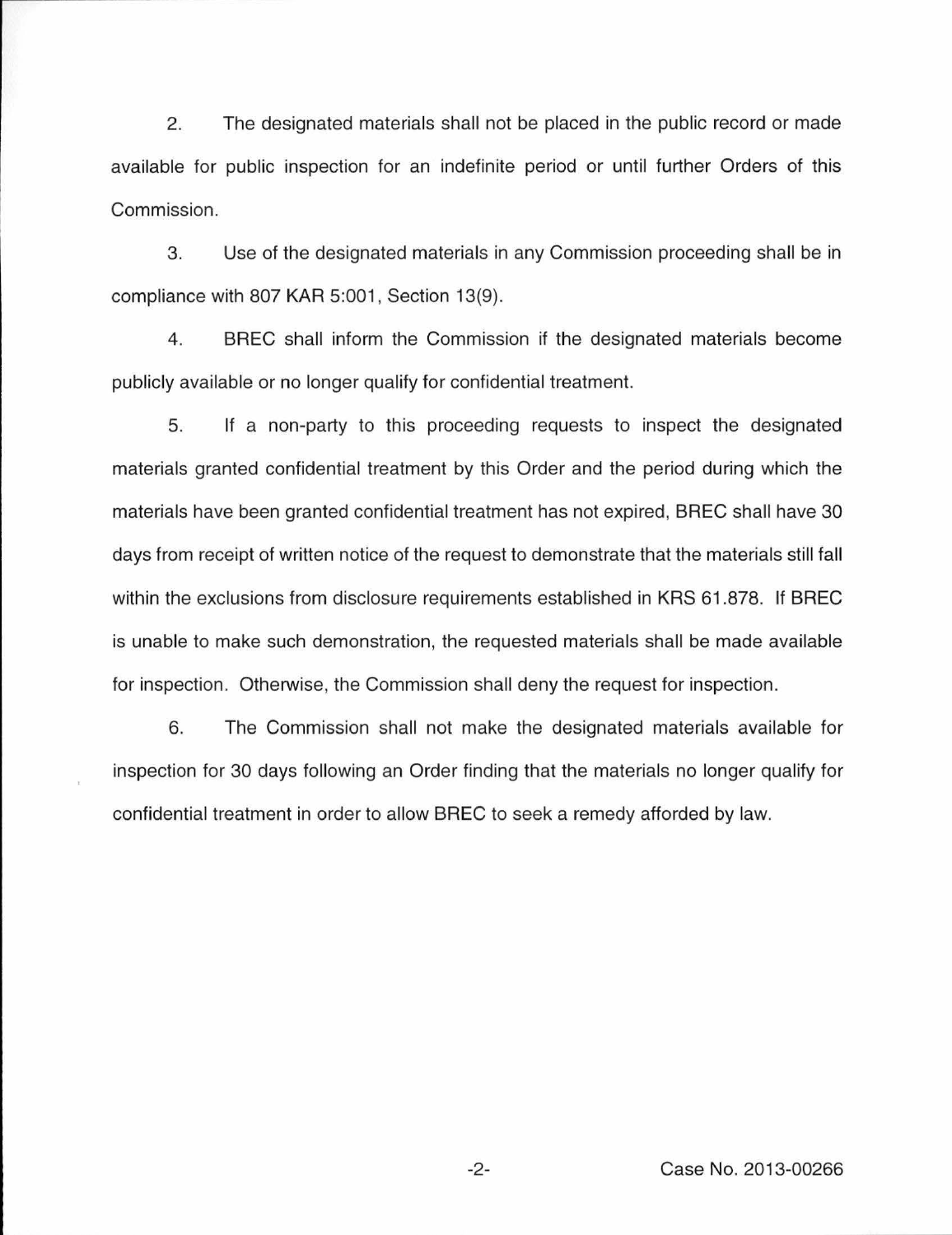By the Commission



ATTEST:

Twee R. Pinso

Executive Director